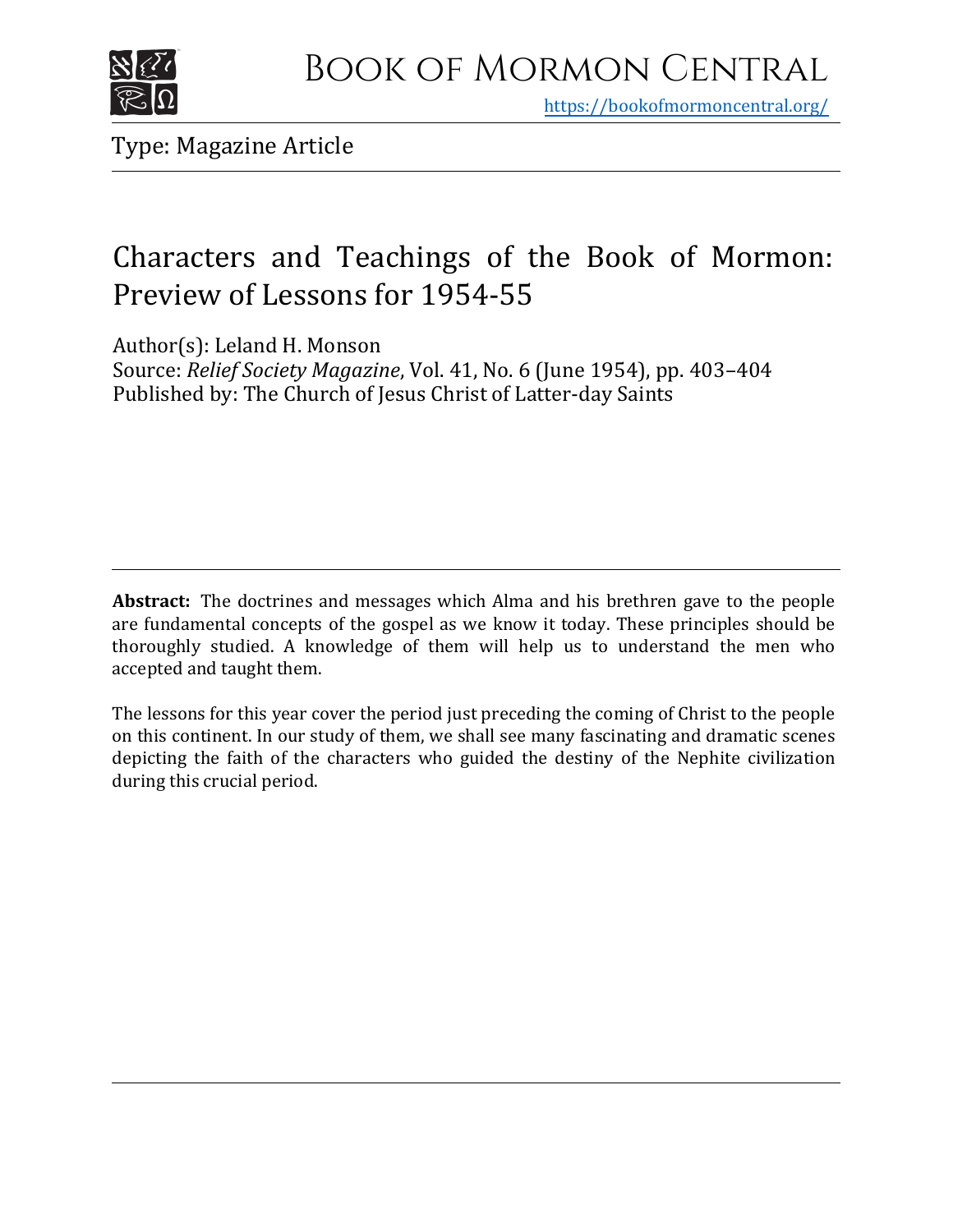## *olkeologij—*Characters and Teachings of The Book of Mormon

Preview of Lessons for 1954-55

*Elder Leland FL Monson*

A<sup>s</sup> previously pointed out, the course of lessons "Characters and Teachings of The Book of Mormon" has been prepared for the purpose of encouraging the Relief Society members to read and study the book. The textbook of instruction is The Book of Mormon, our new witness for the divinity of Jesus Christ.

The Book of Mormon contains many characters who looked forward with intense faith to the coming of the Son of Man in the meridian of time. Among these characters stands Alma, one of the great missionaries in the history of the Nephite civilization. Talking to the people of Gideon, Alma defined what we mean by the divinity of Christ, saying:

... he shall he born of Mary, at Jerusalem which is the land of our forefathers, she being a virgin, a precious and chosen vessel, who shall be overshadowed and conceive by the power of the Holy Ghost, and bring forth a son, yea, even the Son of God (Alma 7:10).

Jesus, according to Alma, was to have a mortal mother, from whom he inherited the capacity to die; and an immortal father, from whom he inherited the power to overcome death. Jesus became the Only Begotten Son of God in the flesh.

This concept of the divinity of Christ is all important to Mormonism, for it gives to mankind an authoritative message. The Ten

Commandments and the Sermon on the Mount become, not man'<sup>s</sup> gift to civilization, but God'<sup>s</sup> gift. Only such an authoritative message possesses the urgency and power to activate the lives of men and women.

No woman can prayerfully study the work of Alma and of his brethren, Amulek, Ammon, Aaron, Omni, and Ilimncr, without having her faith in Jesus Christ kindled and strengthened. Alma defines clearly and definitely how faith is developed and nourished. A careful study of Alma, chapter 32, by each class leader before beginning this year'<sup>s</sup> course will serve to help each one to teach faith-promoting lessons. This should be the aim of each class leader.

The doctrines and messages which Alma and his brethren gave to the people are fundamental concepts of the gospel as we know it today. These principles should be thoroughly studied. A knowledge of them will help us to understand the men who accepted and taught them.

The lessons for this year cover the period just preceding the coming of Christ to the people on this continent. In our study of them, we shall see many fascinating and dramatic scenes depicting the faith of the characters who guided the destiny of the Nephite civilization during this crucial period.